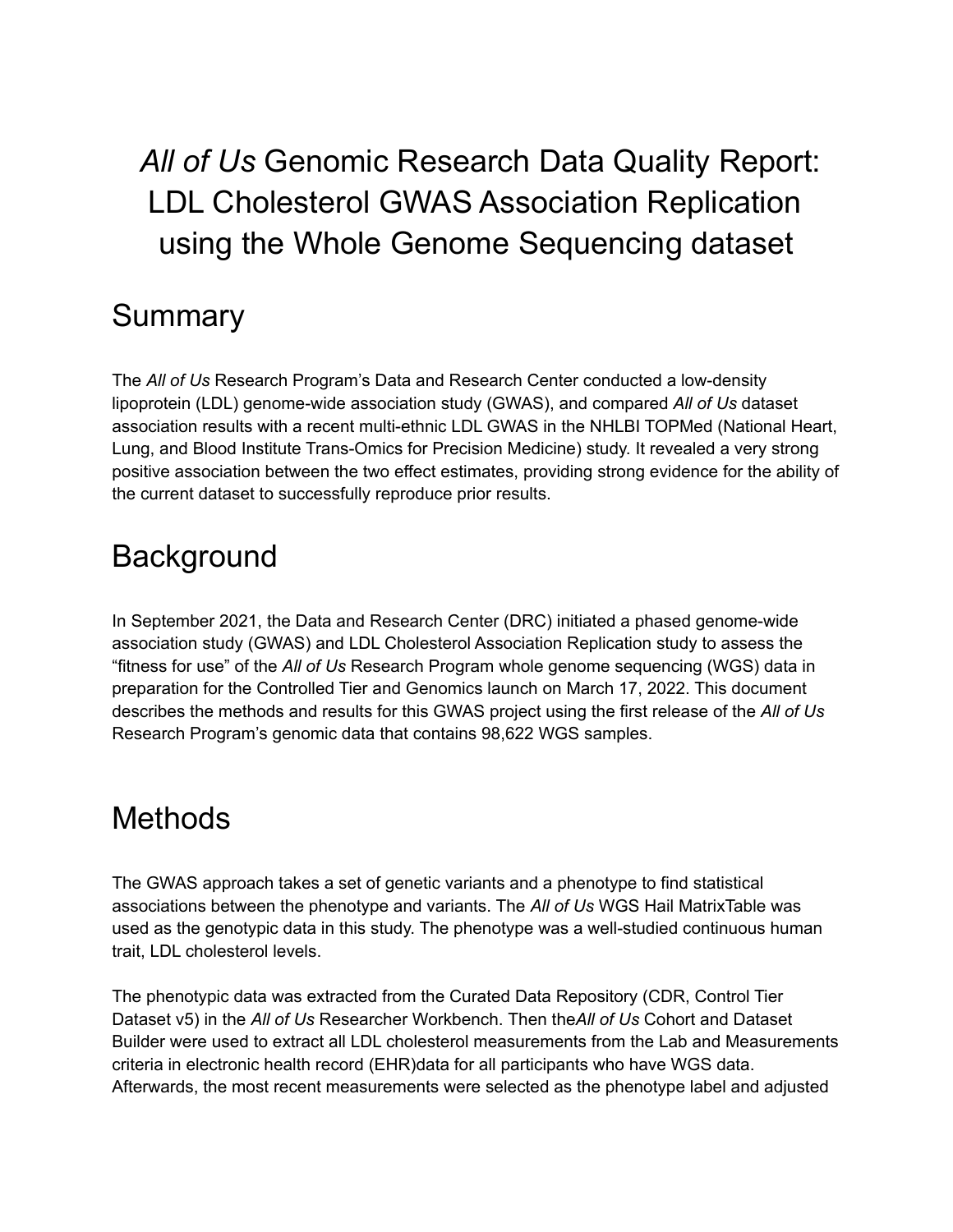for statin use. A rank-based inverse normal transformation was applied for this continuous trait to increase power and deflate type I error [\[1\].](#page-8-0) (Z.R. [McCaw,](https://pubmed.ncbi.nlm.nih.gov/31883270/) et al, 2020).

Using the Hail MatrixTable, a series of variant quality control (QC) were performed to minimize potential false findings, using Hail as the major tool. [Figure](#page-1-0)  $1$  is the flowchart of the variant QC steps. The Hail MatrixTable was annotated with phenotypic data and component features (PCs) from the auxiliary data provided by the *All of Us* DRC, and filtered out samples that did not have phenotypic data. A linear regression was then performed, setting the first five PCs as covariates with 34, 924 participants and 3,453,783 variants.



<span id="page-1-0"></span>Figure 1. Variant quality control (QC) steps. (HWE: Hardy–Weinberg Equilibrium, AAF: Alternative Allele Frequency).

## **Results**

The expected loci were identified with a genome-wide significance including Apolipoprotein E (*APOE)* and Low Density Lipoprotein Receptor (*LDLR*) on chromosome 19 (chr19), Sortilin 1/Cadherin EGF LAG Seven-Pass G-Type Receptor 2 (*SORT1/CELSR2*) and Proprotein Convertase Subtilisin/Kexin Type 9 (*PCSK9)* on chr1, Apolipoprotein B (*APOB*) and ATP Binding Cassette Subfamily G Member 8 (*ABCG8*) on chr2, 3-Hydroxy-3-Methylglutaryl-CoA Reductase (*HMGCR*) on chr5, and Lipoprotein(a) (*LPA*) and human leukocyte antigen (*HLA*) on chr6. [Figure](#page-2-0) 2 shows the Manhattan plot of the selected variants. The genome-wide significance cutoff p-value was 5 x 10<sup>-8</sup> (red), and a suggestive threshold of 10<sup>-5</sup> (blue) was plotted. [Table](#page-2-1) 1 shows detailed information of the identified loci. The Q-Q (quantile-quantile) plot in **[Figure](https://docs.google.com/document/d/1RB4RdP0iBNHjKH1w4coYChuo0MJgqtL6dqDVPKiECHs/edit#heading=h.hdv3ylica06f) 3** shows that phenotype and genotype data was appropriately quality controlled prior to running association tests. The association results were also compared with the results from a recent multi-ethnic LDL GWAS in the NHLBI TOPMed study [\[2\]](#page-8-1).[\(Selvaraj,](https://www.biorxiv.org/content/10.1101/2021.10.11.463514v1) biorxiv 2021). [Figure](#page-5-0) 4 displays linear regression results of the two sets of effect estimates. It revealed a very strong positive association between the two effect estimates, providing strong evidence for the ability of the current dataset to successfully reproduce prior results. Differences between the Selvaraj analysis and our analysis are likely accounted for in part by differences in LDL phenotype ascertainment (the Selvaraj study primarily included cohort wide ascertainment of lipids rather than EHR derived lipid values in *All of Us*), differences in LDL lowering medication between the two analyses, and differences in the genetic ancestry composition of the two cohorts.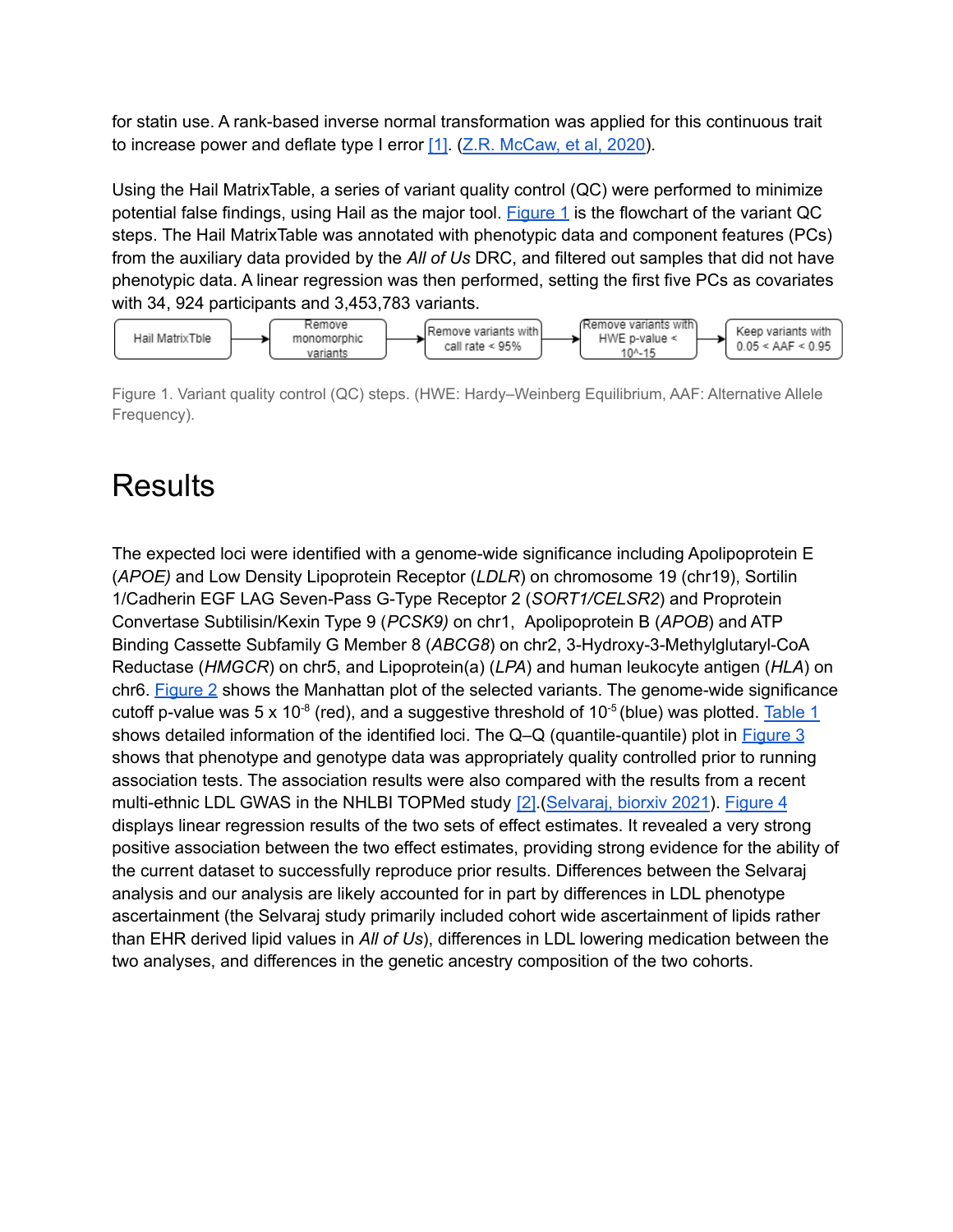

<span id="page-2-0"></span>Figure 2. Manhattan plot (N = 34,924) from single variant GWAS study with LDL identifies the expected loci across the genome.

<span id="page-2-1"></span>Table 1. Genome-wide significant GWAS loci. These are well known loci that were identified as significant  $(p<5 x10<sup>-8</sup>)$  across the genome.

| Gene | rsID |  | Chr   Pos (hg38) | Pval | <b>Beta</b> |
|------|------|--|------------------|------|-------------|
|------|------|--|------------------|------|-------------|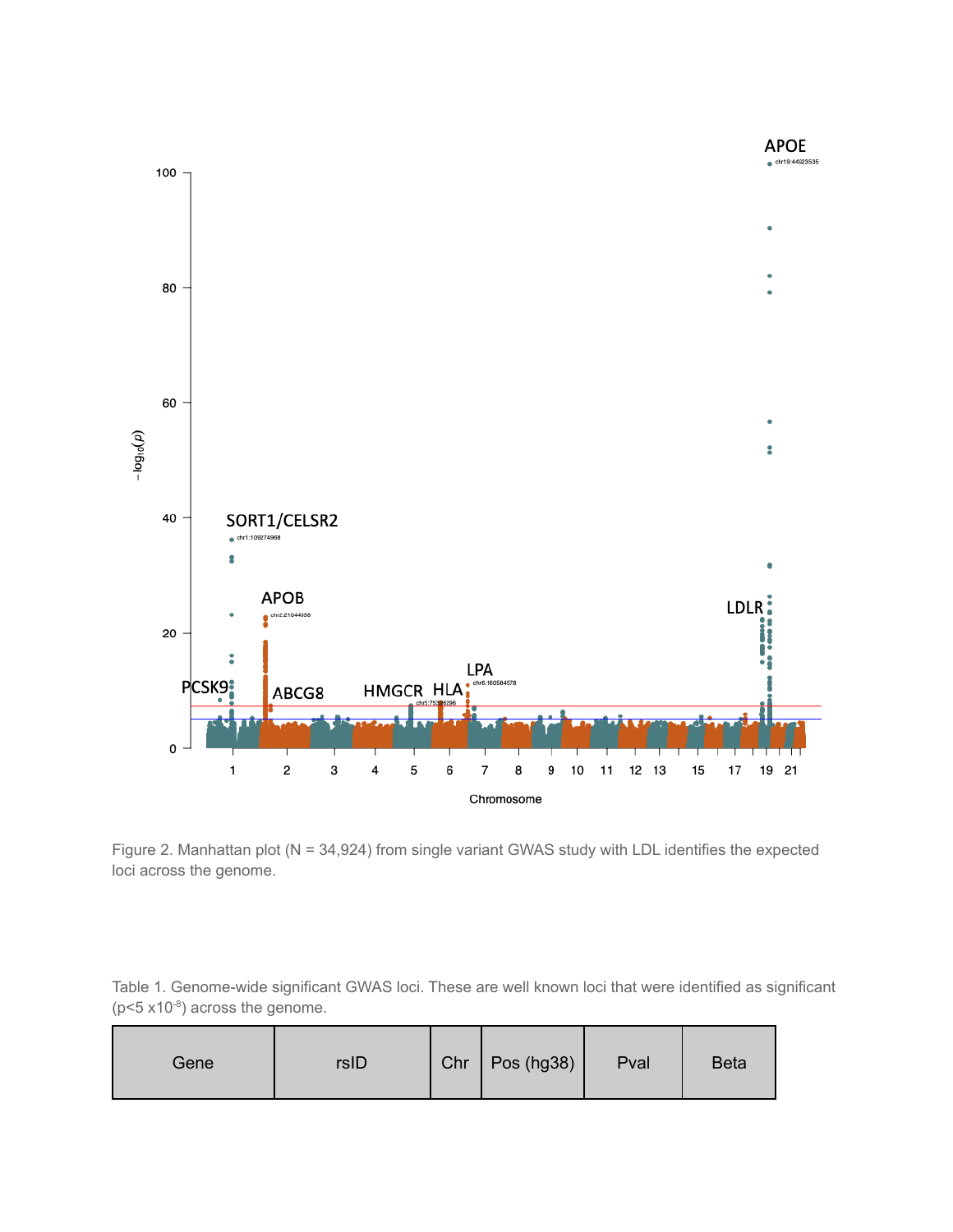| <b>APOE</b>  | rs1332689064 | 19           | 44923535  | $3.5 \times 10^{-102}$        | $-12.8$ |
|--------------|--------------|--------------|-----------|-------------------------------|---------|
| PCSK9        | rs1374703008 | $\mathbf{1}$ | 55055522  | $4.8 \times 10^{-9}$          | $-2.8$  |
| SORT1/CELSR2 | rs611917     | $\mathbf{1}$ | 109274968 | $7.1 \times 10^{-37}$         | $-4.4$  |
| <b>APOB</b>  | rs1043768124 | 2            | 21044338  | $1.9 \times 10^{-23}$         | 3.7     |
| ABCG8        | rs4245791    | 2            | 43847292  | $4.3 \times 10^{-8}$          | $-1.8$  |
| <b>HMGCR</b> | rs147592913  | 5            | 75326296  | 4.1 $\times$ 10 <sup>-8</sup> | 1.6     |
| <b>HLA</b>   | rs7773668    | 6            | 32410047  | $4.5 \times 10^{-8}$          | $-3.0$  |
| <b>LPA</b>   | rs55730499   | 6            | 160584578 | $1.2 \times 10^{-11}$         | 4.4     |
| <b>LDLR</b>  | rs138294113  | 19           | 11081053  | 7.4 x $10^{-23}$              | $-4.4$  |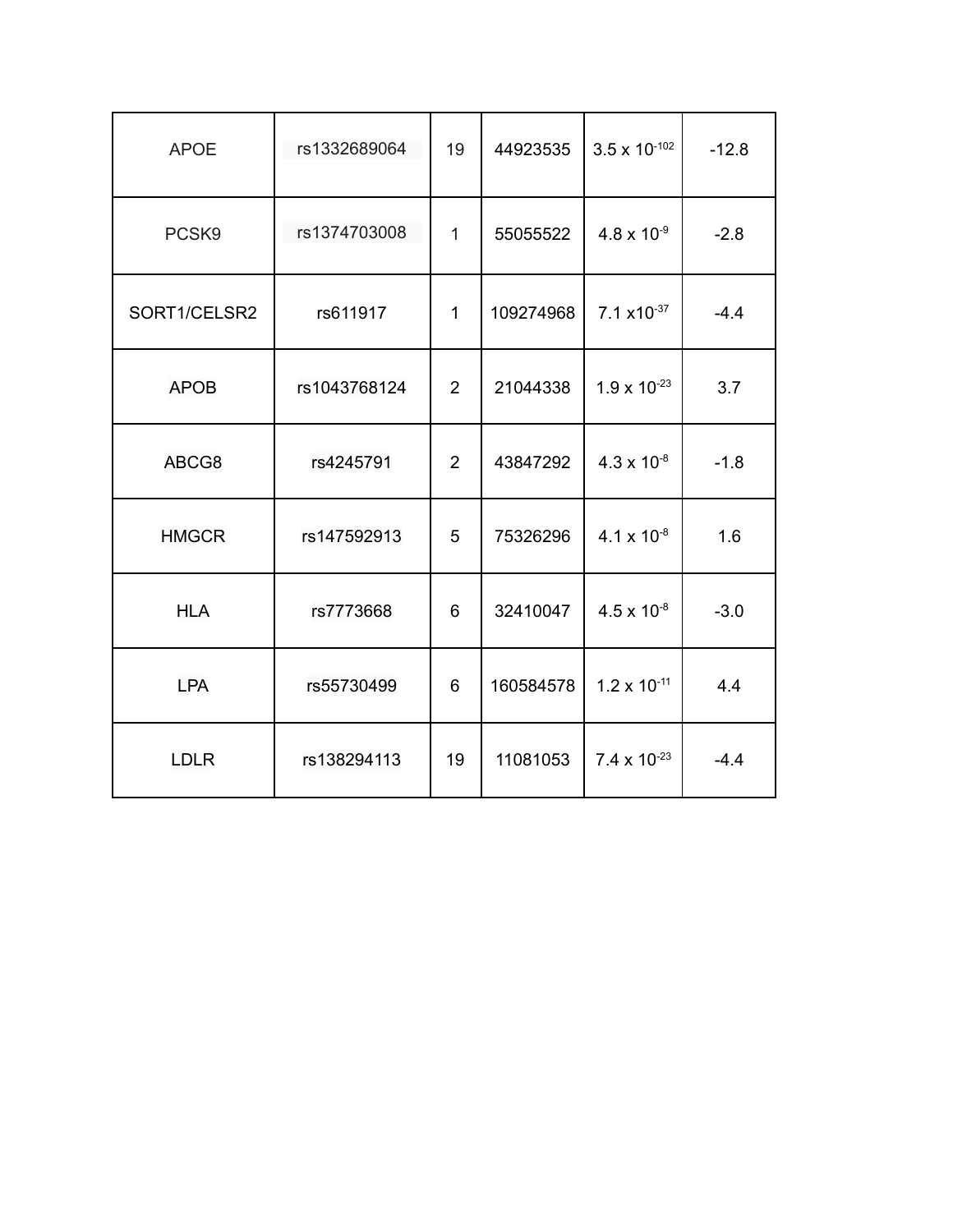

Figure 3. Q-Q plot identifies minimal test-statistic inflation, suggesting the phenotype and genotype data was appropriately quality controlled prior to running association tests. The genomic inflation factor was 1.09.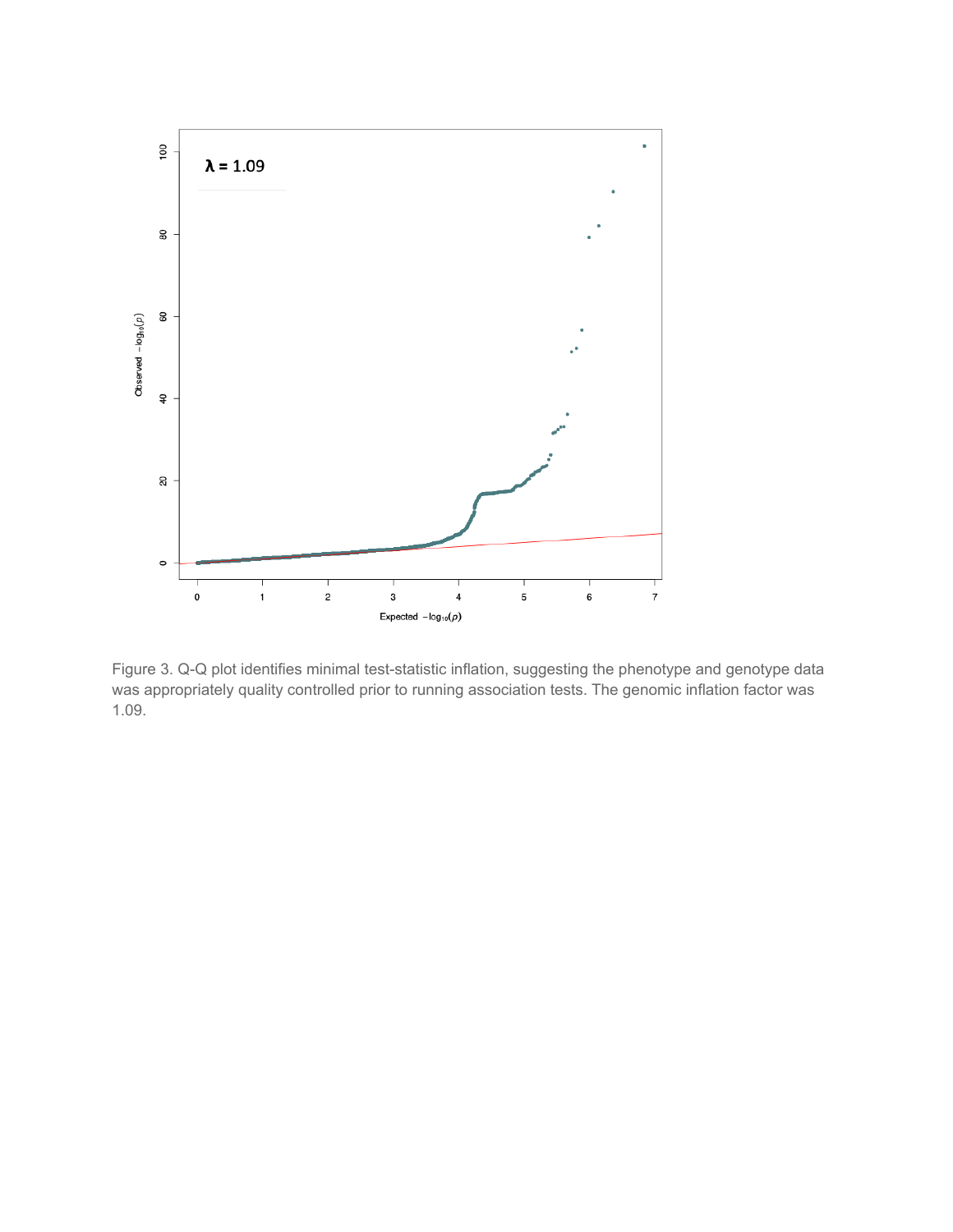

<span id="page-5-0"></span>Figure 4. The *All of Us* LDL GWAS (N=34,924) was compared to a recent multi-ethnic LDL GWAS in the NHLBI TOPMed study (Selvaraj, biorxiv 2021) which included 66,329 ancestrally diverse (56% non-European ancestry) individuals, whole genome sequenced with 428M variants. The effect estimates (Beta) between the TOPMed genome-wide significant loci (clumped based on 250kb window, with a linkage disequilibrium threshold r <sup>2</sup> of .25) and the *All of Us* Beta variants for these loci were compared. This revealed a very strong positive association between the two beta estimates, providing strong evidence for the ability of the current dataset to successfully reproduce prior results.  $R^2 = 0.869$ suggesting a very strong correlation with prior effect estimates (p < 2x10-16).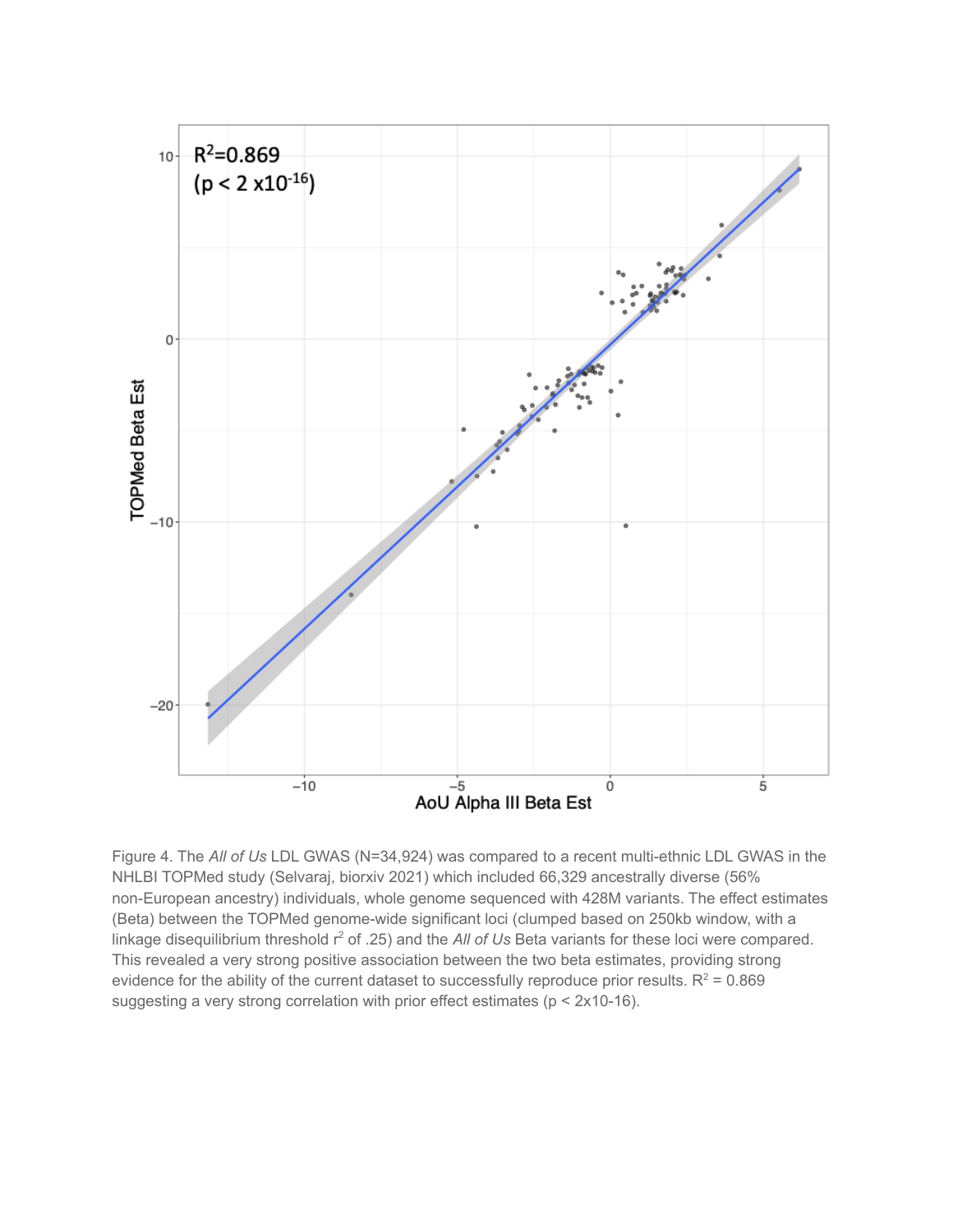## Supplemental Results

#### Phenotype and Demographics

Date of birth, LDL measurements and measurement date, race, ethnicity and sex at birth were extracted for all participants. Of the 98,622 WGS participants, 34,924 had LDL cholesterol measurements in the electronic health records (EHR) module. LDL cholesterol measurements were from 1 to 959 mg/dL, with a mean of 101.63 mg/ml. Adjusted LDL cholesterol measurements were from 10 to 470 mg/dL, with a mean of 110.92 mg/dL, and from -170.64 to 170.64 after normalization (rank-based inverse normal transformation). The ages at the most recent LDL measurement were from 7 to 99 with a mean of 56. And 21,469 (61%) of them were female. [Figure](#page-6-0) S1 shows the distributions of selected participants' adjusted LDL cholesterol level before and after normalization. [Figure](#page-7-0) S2 shows the distributions of selected participants' age at the most recent valid LDL measurement. For self-reported race and ethnicity, 21,701 (62%) of them were White and 28,579 (82%) of them were not Hispanic or Latino. [Table](#page-7-1) S1 and [Table](#page-8-2) S2 show selected participants self-reported race and ethnicity.



<span id="page-6-0"></span>Figure S1. Distributions of selected participants' adjusted LDL cholesterol level before and after normalization. In order to comply with the All of Us Data and Statistics Dissemination Policy [\[3\]](#page-8-3), we set those adjusted LDL values greater than 320 mg/dL to 320 mg/dL, and adjusted the number of bins.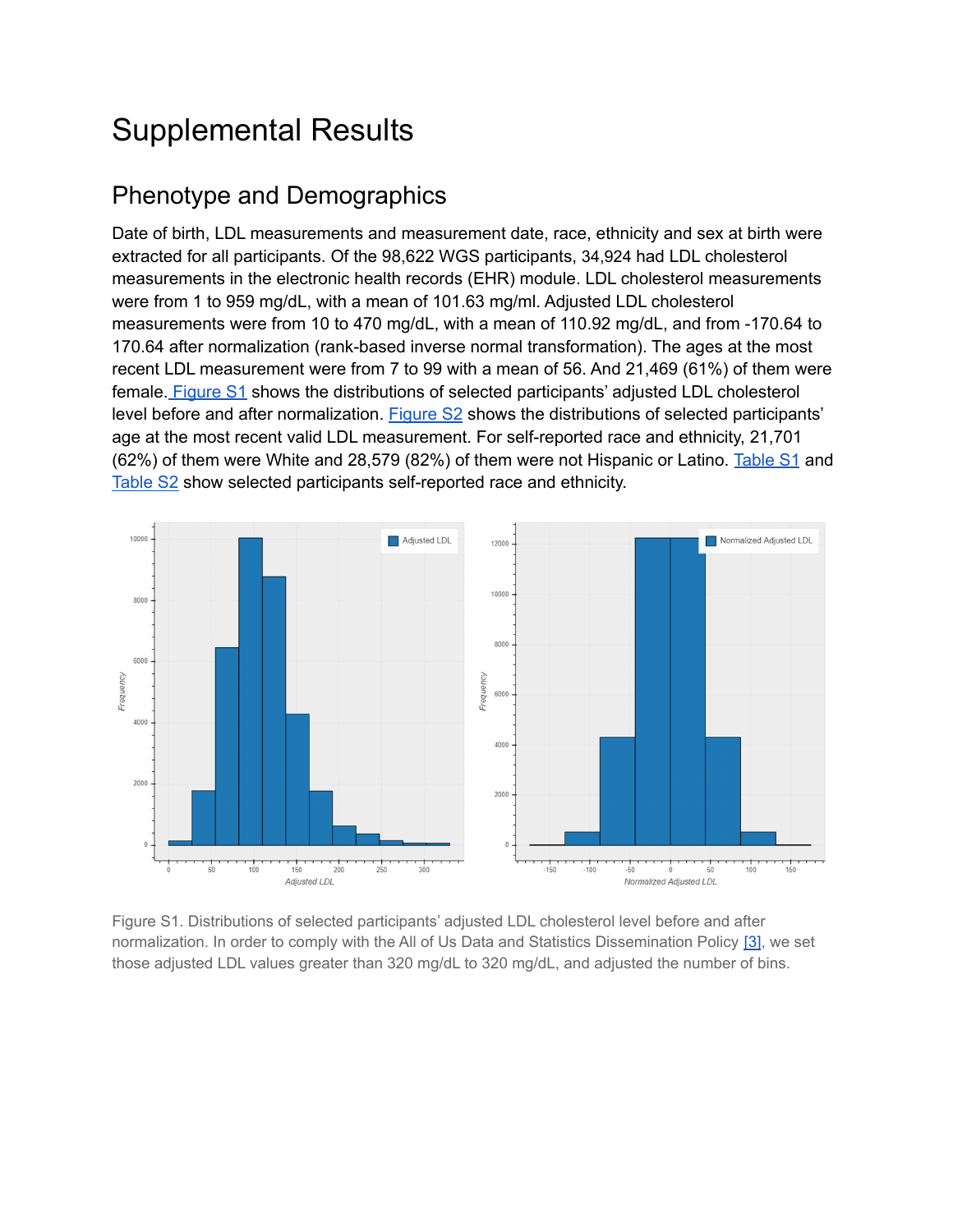

<span id="page-7-0"></span>

| Race                                      | Percent (%) |  |  |
|-------------------------------------------|-------------|--|--|
| White                                     | 62.14       |  |  |
| <b>Black or African American</b>          | 16.19       |  |  |
| None Indicated                            | 13.81       |  |  |
| PMI: Skip                                 | 1.30        |  |  |
| Asian                                     | 2.87        |  |  |
| More than one population                  | 1.50        |  |  |
| None of these                             | 1.01        |  |  |
| Middle Eastern or North African           | 0.60        |  |  |
| I prefer not to answer                    | 0.53        |  |  |
| Native Hawaiian or Other Pacific Islander | 0.05        |  |  |

<span id="page-7-1"></span>Table S1. Selected participants' self-reported race.